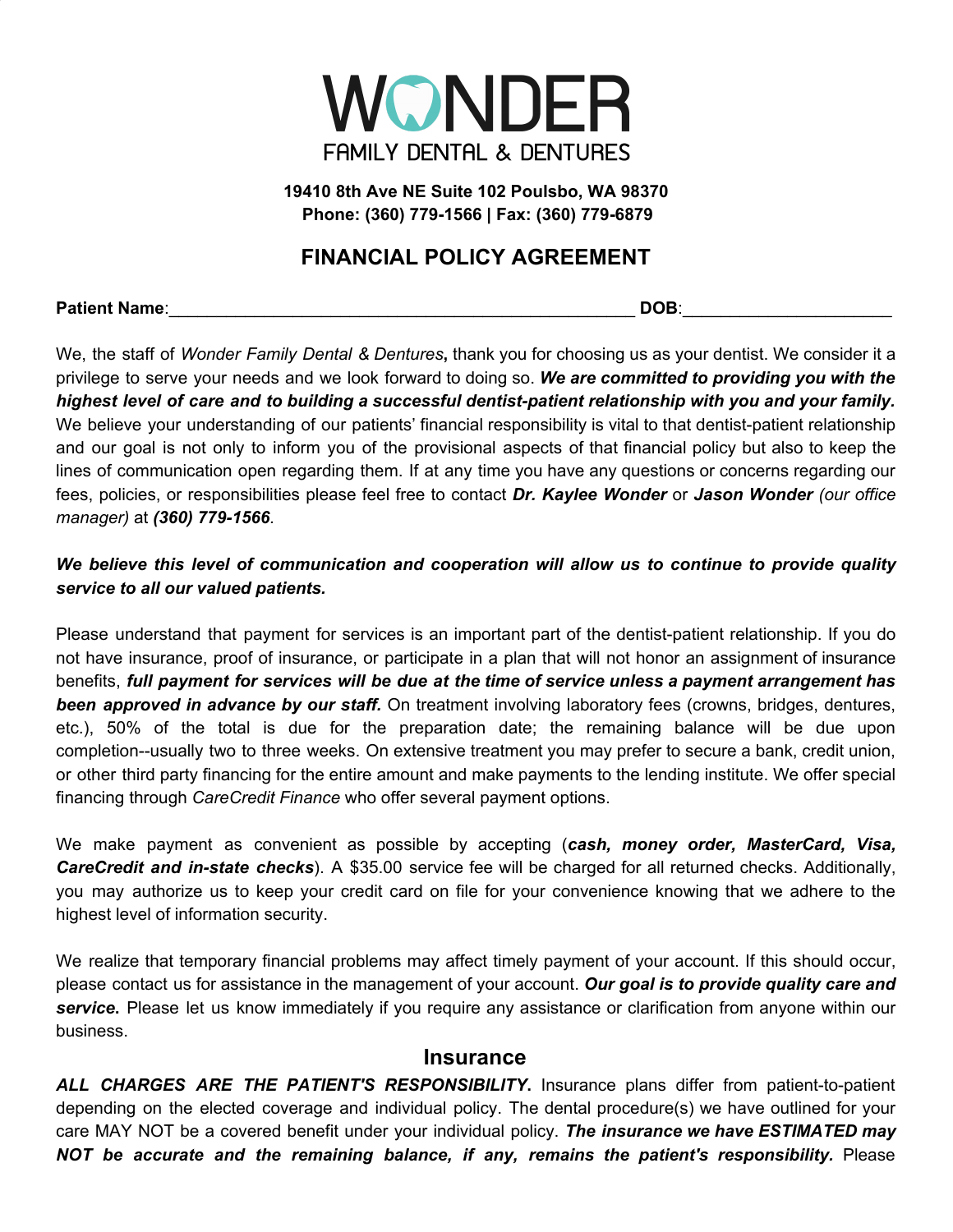remember that *your insurance policy is a contract between you and your insurance carrier. We are NOT a party to this contract, in most cases.* We will, *AS A COURTESY*, verify your eligibility/benefits and bill your insurance and help you receive the maximum allowable benefit under your policy. *It is ultimately the insurance company's response to your claim that makes the final determination of your eligibility and you are responsible to pay any portion of the charges not covered.* We have found that patients who are involved with their claims process are more successful at receiving prompt and accurate payment services from their insurance carrier. We do expect patients to be interactive and responsible for communicating with your insurance carrier on any open claims.

It is your responsibility to provide all necessary insurance eligibility, identification, authorization, and referral information and to notify our office of any information changes when they occur. *Even a pre-determination of services does not guarantee payment from your insurance carrier.* We also require photo identification when accepting insurance information. *It is the patient's responsibility to know if our office is participating or non-participating with their insurance plan.* Failure to provide all required information may necessitate patient payment for all charges. *When insurance is involved, we are contractually obligated to collect copayments, coinsurance, and deductibles, as outlined by your insurance carrier.*

Please be aware that out-of-network insurance carriers often prohibit assignment of benefits and may try to limit their financial liability with arbitrary limits, exclusions, or reductions such as reasonable and customary or usual and prevailing reductions. Our fees are well within such ranges and although we will assist in the filing of an appeal if these limitations are imposed, you as the guarantor are responsible for all out-of- network fees. If we are not contracted with your carrier, we will not negotiate reduced fees with your carrier.

## **Specials and Discounts**

Because we are a preferred provider for multiple dental insurance companies, *it is illegal (according to Antitrust Law) for us to provide any discounts to patients without doing the same for the insurance companies.* Writing off or discounting patient's balances could jeopardize our contract with all insurance carriers.

## **Refund & Overpayment Policy**

When you have a negative balance in your account due to overpayment or when we owe you a refund, we will do so within 30 days after all the balance in your account has cleared and the insurance claims have been processed by your insurance. You may also choose to leave it in your account for future appointments. *If you* paid with a credit, debit or CareCredit card, a refund will be given back into that same card you used. If *you paid with a check or cash, you will be given a check refund.* You must be present in person to receive your refund. No exceptions can be made unless there is a special circumstance.

## **Divorce or Separation**

In case of divorce or separation, the party responsible for the account prior to the divorce or separation remains responsible for the account. After a divorce or separation, the patient authorizing treatment for a child will be the parent responsible for the subsequent charges. If the divorce decree requires the other parent to pay all or part of the treatment costs, it is the authorizing parent's responsibility to collect from the other parent.

# **Workman's Compensation & Personal Injury**

If you are getting workman's compensation, we require written approval/authorization by your employer and/or workers compensation carrier prior to your initial visit. If your claim is denied, you will be responsible for